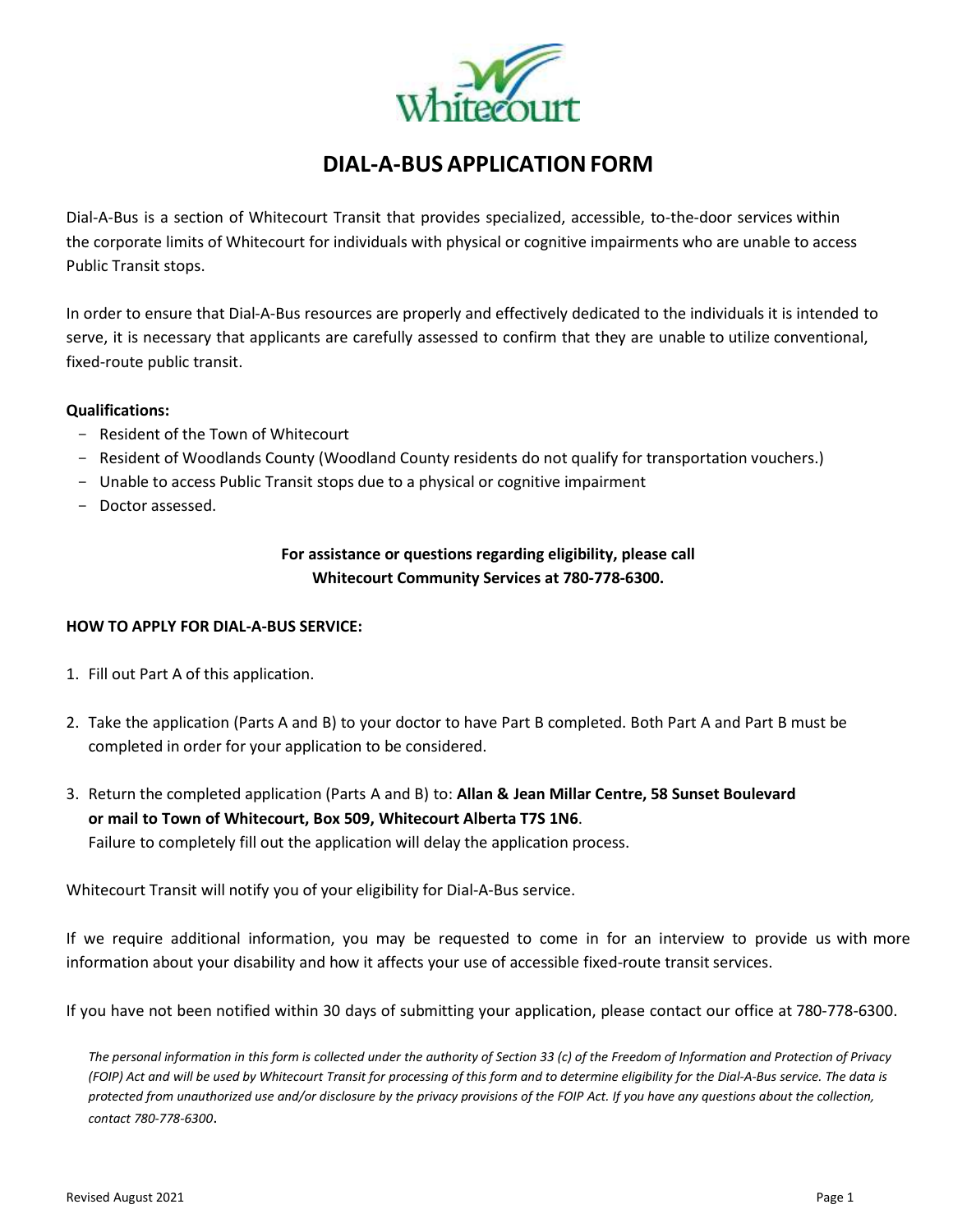#### **Part A: DIAL-A-BUS PROGRAM APPLICANT INFORMATION**

## **Personal information to be completed by the Applicant** - **PLEASE PRINT CLEARLY**

|                                      | Name: 2008 2010 2020 2021 2022 2023 2024 2022 2022 2023 2024 2022 2023 2024 2022 2023 2024 2022 2023 2024 2025 |                                                                                                                                                                                                                                                                                                                                  |                 |
|--------------------------------------|----------------------------------------------------------------------------------------------------------------|----------------------------------------------------------------------------------------------------------------------------------------------------------------------------------------------------------------------------------------------------------------------------------------------------------------------------------|-----------------|
|                                      | Last                                                                                                           | First                                                                                                                                                                                                                                                                                                                            | Middle          |
| Address:                             | <b>Whitecourt Resident</b>                                                                                     | <b>Woodlands County Resident</b>                                                                                                                                                                                                                                                                                                 |                 |
|                                      | Apt. No. Bldg./Street No.                                                                                      | <b>Street Name</b>                                                                                                                                                                                                                                                                                                               | Postal Code     |
|                                      |                                                                                                                | Name of Care Facility (If applicable): Name of Care and Care and Care and Care and Care and Care and Care and C                                                                                                                                                                                                                  |                 |
|                                      |                                                                                                                |                                                                                                                                                                                                                                                                                                                                  | Cell Phone: ( ) |
|                                      | YYYY<br><b>MM</b>                                                                                              | <b>DD</b>                                                                                                                                                                                                                                                                                                                        |                 |
|                                      |                                                                                                                |                                                                                                                                                                                                                                                                                                                                  |                 |
| <b>EMERGENCY CONTACT INFORMATION</b> |                                                                                                                | List two people we can contact in case of an emergency (family, friend, neighbour, caregiver):<br>Primary Contact Name: Name and Secretary Contract Department of the Contract Oriental Contract Oriental Contract Oriental Contract Oriental Contract Oriental Contract Oriental Contract Oriental Contract Oriental Contract O |                 |
|                                      |                                                                                                                |                                                                                                                                                                                                                                                                                                                                  |                 |
|                                      |                                                                                                                |                                                                                                                                                                                                                                                                                                                                  |                 |
|                                      |                                                                                                                |                                                                                                                                                                                                                                                                                                                                  |                 |
|                                      |                                                                                                                |                                                                                                                                                                                                                                                                                                                                  |                 |
|                                      |                                                                                                                |                                                                                                                                                                                                                                                                                                                                  |                 |
| Revised August 2021                  |                                                                                                                |                                                                                                                                                                                                                                                                                                                                  | Page 2          |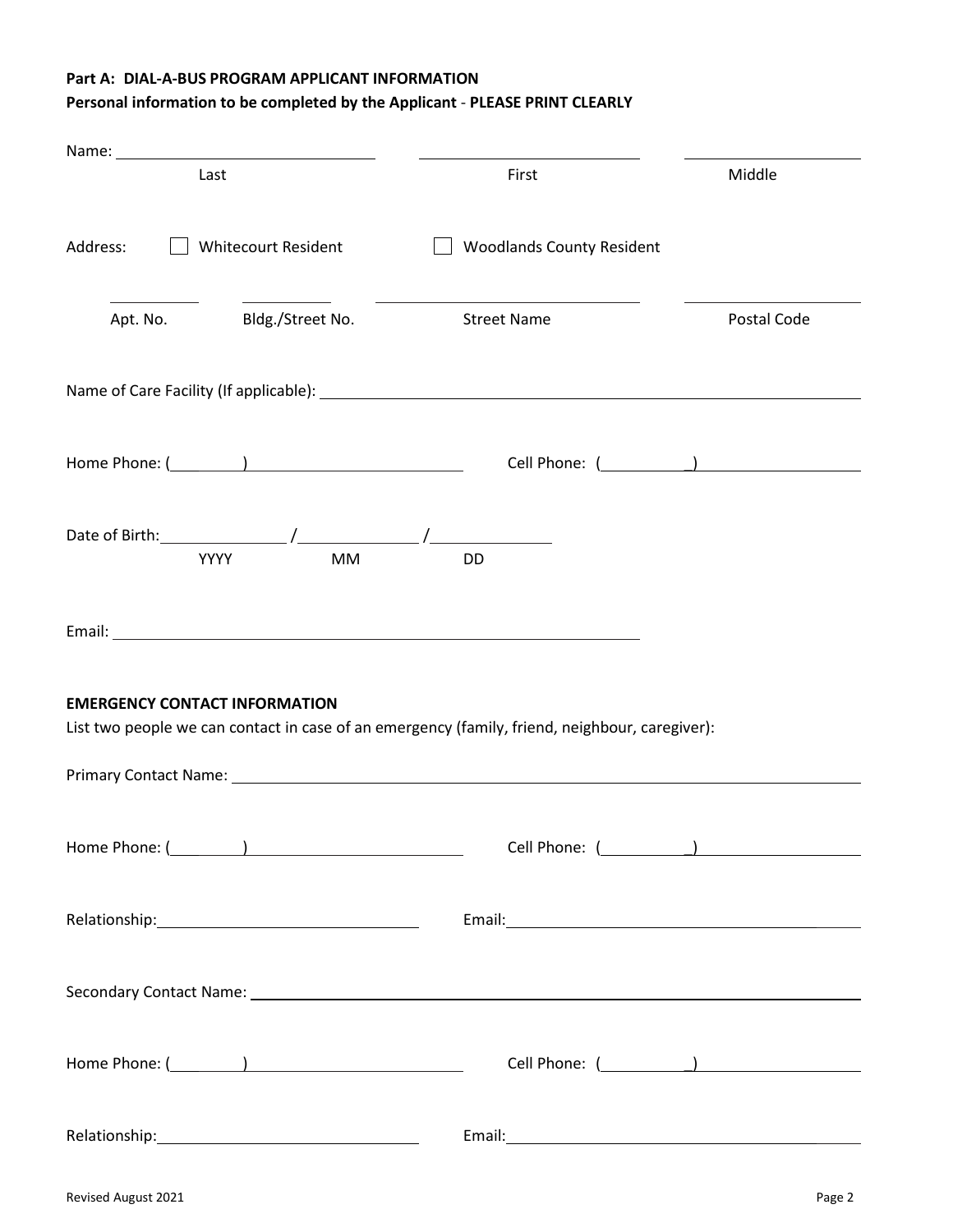|  |  |  | Have you travelled independently or with an assistant, on a regular Public Transit bus in the past two years? |
|--|--|--|---------------------------------------------------------------------------------------------------------------|
|--|--|--|---------------------------------------------------------------------------------------------------------------|

|    | Yes                                                                                                                                                                                                                                                                                         | No                                                                                                                                                                                                          |
|----|---------------------------------------------------------------------------------------------------------------------------------------------------------------------------------------------------------------------------------------------------------------------------------------------|-------------------------------------------------------------------------------------------------------------------------------------------------------------------------------------------------------------|
|    |                                                                                                                                                                                                                                                                                             |                                                                                                                                                                                                             |
|    |                                                                                                                                                                                                                                                                                             |                                                                                                                                                                                                             |
|    |                                                                                                                                                                                                                                                                                             |                                                                                                                                                                                                             |
| 2. | I can always get to and from a bus stop.<br>I have an attendant with me.<br>The bus stop is within metres of my location.<br>There are sidewalks available.<br>The sidewalks have curb cuts.<br>The ground is level or only slightly inclined.<br>The path is free of ice, snow, or debris. | Check one box that best describes your ability to get to and from a bus stop.<br>I can get to and from a bus stop only if (check all that apply):<br>I receive training or orientation for the stops I use. |
|    |                                                                                                                                                                                                                                                                                             | I can never get to and from a bus stop (please explain): _______________                                                                                                                                    |

# 3. Check **one** box that best describes your ability to wait outside at a bus stop.

| I can generally wait outside at a bus stop and recognize my bus. |  |  |
|------------------------------------------------------------------|--|--|
| I can wait outside at a bus stop only if (check all that apply): |  |  |
| I have an attendant with me.                                     |  |  |
| There is a bench.                                                |  |  |
| There is a shelter.                                              |  |  |
| The wait is no longer than minutes.                              |  |  |
| Other:                                                           |  |  |

 $\Box$ I cannot wait outside at a bus stop (please explain): \_\_\_\_\_\_\_\_\_\_\_\_\_\_\_\_\_\_\_\_\_\_\_\_\_\_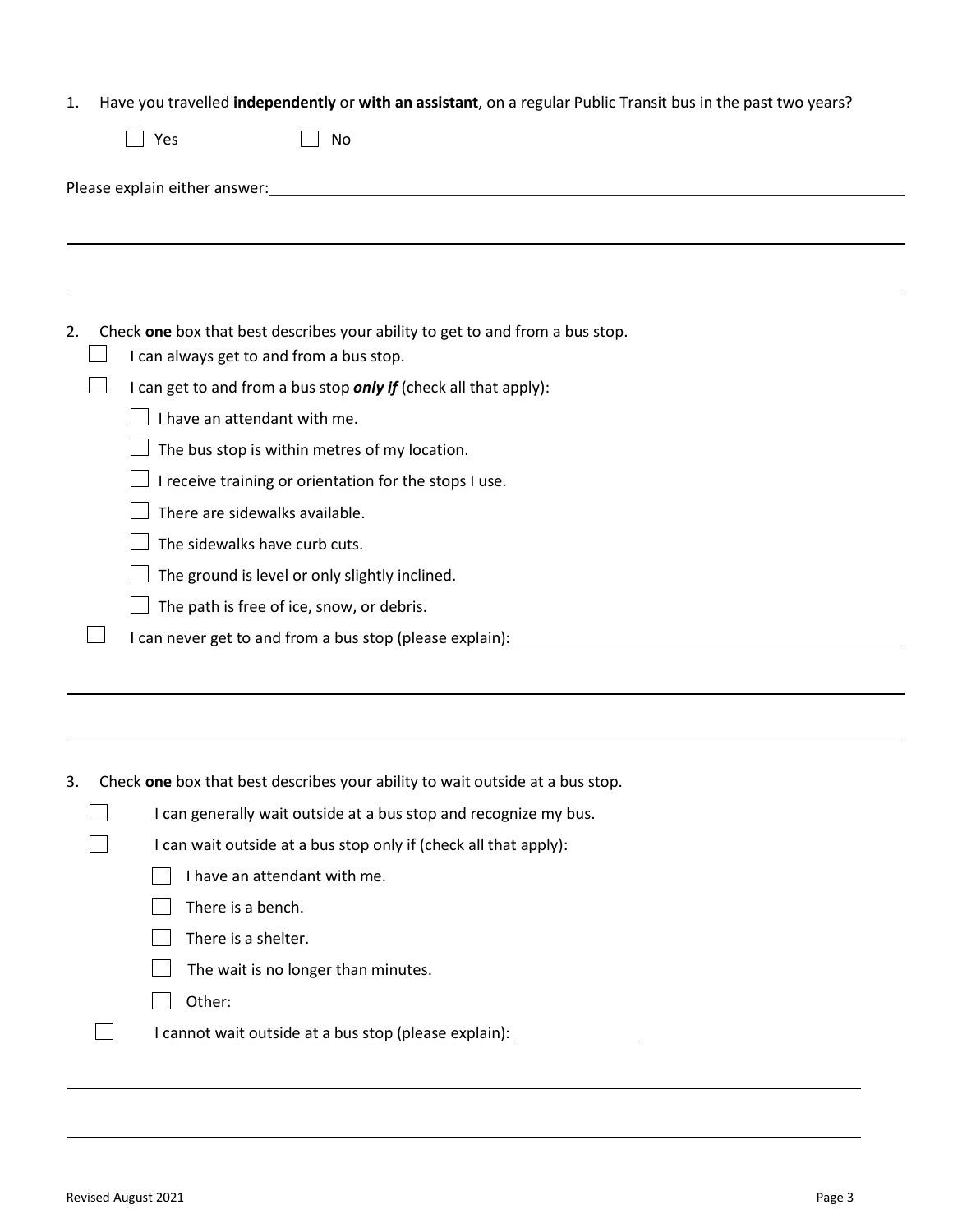4. Will you use any of the following when you ride the Dial-A-Bus? (Check all that apply)

| Manual Wheelchair      | Walker                      |
|------------------------|-----------------------------|
| <b>Guide Dog</b>       | <b>Communication Boards</b> |
| Powered Wheelchair     | <b>Hearing Aid</b>          |
| Cane                   | Crutches                    |
| Oxygen                 | Leg Braces                  |
| <b>White Cane</b>      | Interpreter/Intervenor      |
| <b>Powered Scooter</b> | Other:                      |
| <b>Prosthesis</b>      |                             |

The maximum base dimensions of mobility aid equipment are 30 x 48 inches (76 x 122 cm). Equipment larger than this *cannot be accommodated. The combined weight of the equipment and passenger cannot exceed 750lbs (340kg).*

| 5. Location recognition - Check one box that best describes your ability to recognize your destination and your home |
|----------------------------------------------------------------------------------------------------------------------|
| (check all that apply):                                                                                              |

I can independently recognize my destination and leave the bus.  $\mathcal{L}_{\mathcal{A}}$ I cannot independently recognize my destination and leave the bus.  $\mathcal{L}^{\text{max}}$ I can recognize my destination and leave the bus *only if* (check all that apply):  $\Box$  I have an attendant with me.  $\Box$  The driver announces my stop.  $\Box$  I receive travel training.  $\Box$  Other:  $\_\_\_\_\_\_\_\_\_\_\_$ 6. If you use mobility aid equipment, can you transfer to a four-door sedan automobile without assistance? || Yes || No || Sometimes 7. If approved for Dial-A-Bus service, when do you require the service?  $\Box$ Winter (Approx. Oct. - Apr.)  $\Box$ Summer (Approx. May - Sept.)

Year round

 $\vert \ \ \vert$ 

If temporary, specify duration:

8. Overall, how does your disability affect your use of regular fixed-route transit service provided by Public Transit? *(Please provide any additional information)*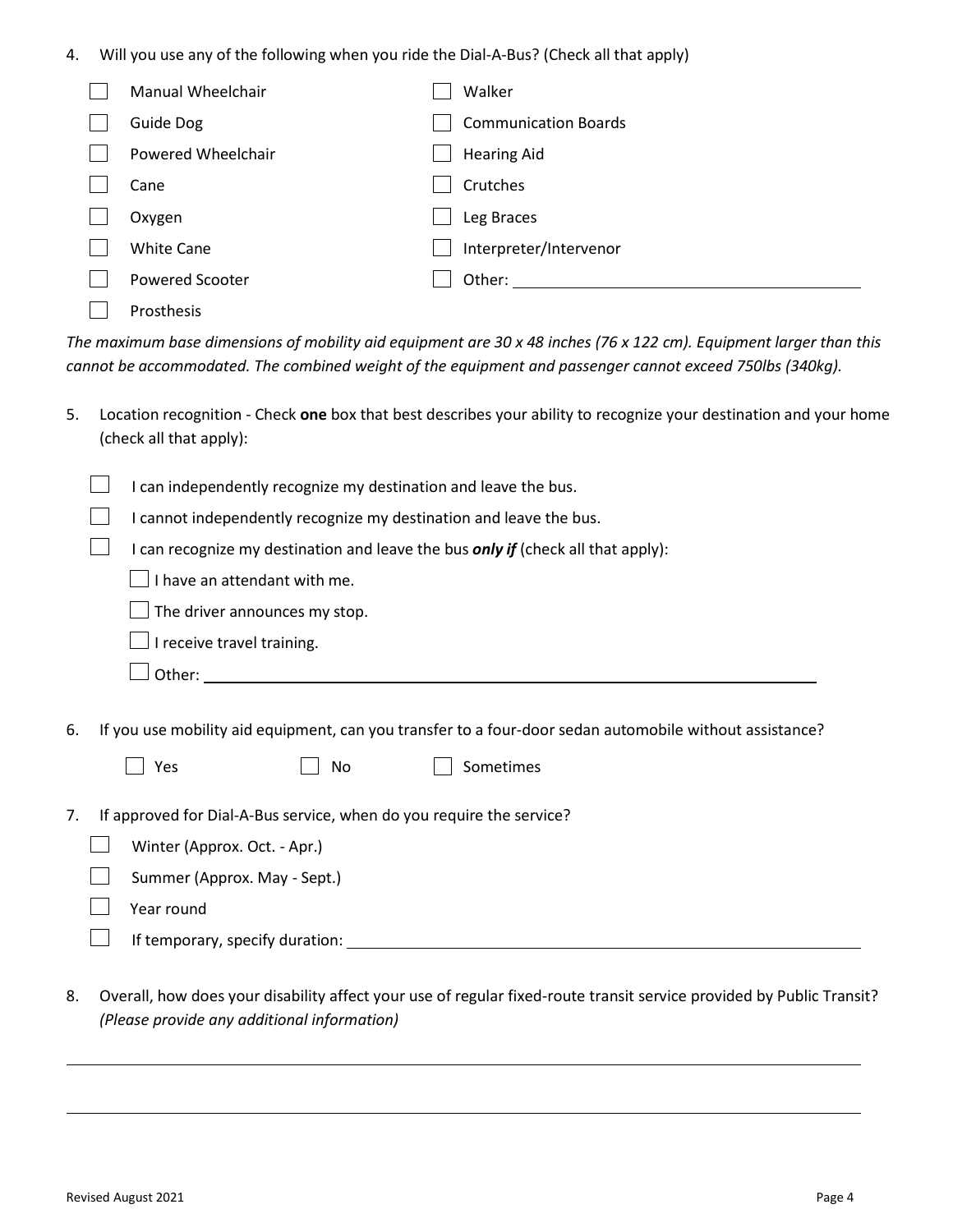| 9. Do you require a mandatory attendant when riding the Dial-A-Bus? |  |
|---------------------------------------------------------------------|--|
|---------------------------------------------------------------------|--|

 $\Box$  Yes  $\Box$  No

*Dial-A-Bus drivers must concentrate on the safe operation of their vehicles and cannotsupervise those who require constant and frequent attention for medical or behavioral reasons. Registrants requiring attention of this nature, or who display behavior unacceptable to other passengers, will be required to ride with an attendant at all times. If you require a*  mandatory attendant, Dial-A-Bus will only provide service when an attendant, provided by you, is travelling with you at all *times. An attendant over the age of 18 is required for any passengers under the age of 12.*

10. Can you be left alone at your destination?

|               |                                     | $\frac{1}{20}$ . Can fou be fort dione at four acountation.                                                                                                                                                                    |                                                                                                                          |  |
|---------------|-------------------------------------|--------------------------------------------------------------------------------------------------------------------------------------------------------------------------------------------------------------------------------|--------------------------------------------------------------------------------------------------------------------------|--|
|               | Yes                                 | No                                                                                                                                                                                                                             |                                                                                                                          |  |
|               | 11. Can you be left alone at home?  |                                                                                                                                                                                                                                |                                                                                                                          |  |
|               | Yes                                 | No                                                                                                                                                                                                                             |                                                                                                                          |  |
|               |                                     |                                                                                                                                                                                                                                |                                                                                                                          |  |
|               | cannot be dropped off at your home. |                                                                                                                                                                                                                                | Please provide an alternative drop-off address and contact person in close proximity to your home, in the event that you |  |
|               |                                     | Name: Name and the state of the state of the state of the state of the state of the state of the state of the state of the state of the state of the state of the state of the state of the state of the state of the state of |                                                                                                                          |  |
| Address:      |                                     |                                                                                                                                                                                                                                |                                                                                                                          |  |
|               | Apt. No.                            | Bldg./Street No.                                                                                                                                                                                                               | <b>Street Name</b>                                                                                                       |  |
| Home Phone: ( |                                     |                                                                                                                                                                                                                                | Cell Phone:                                                                                                              |  |

Relationship: The contract of the contract of the contract of the contract of the contract of the contract of the contract of the contract of the contract of the contract of the contract of the contract of the contract of

If the registrant cannot be left alone, and no one is available to receive him/her when the vehicle arrives, the registrant will *be assigned a mandatory attendant status and will have to travel with an attendant at all times.*

Dial-A-Bus drivers will provide assistance to and from the first set of accessible doors to the building and with the securing of mobility aids and seatbelts. Operators will not lift equipment or passengers, or lift or push passengers up stairs or sharp slopes, or across grass, gravel, or other uneven or soft terrain. Operators can provide assistance in loading and *unloading within reasonable limits and at their own discretion.*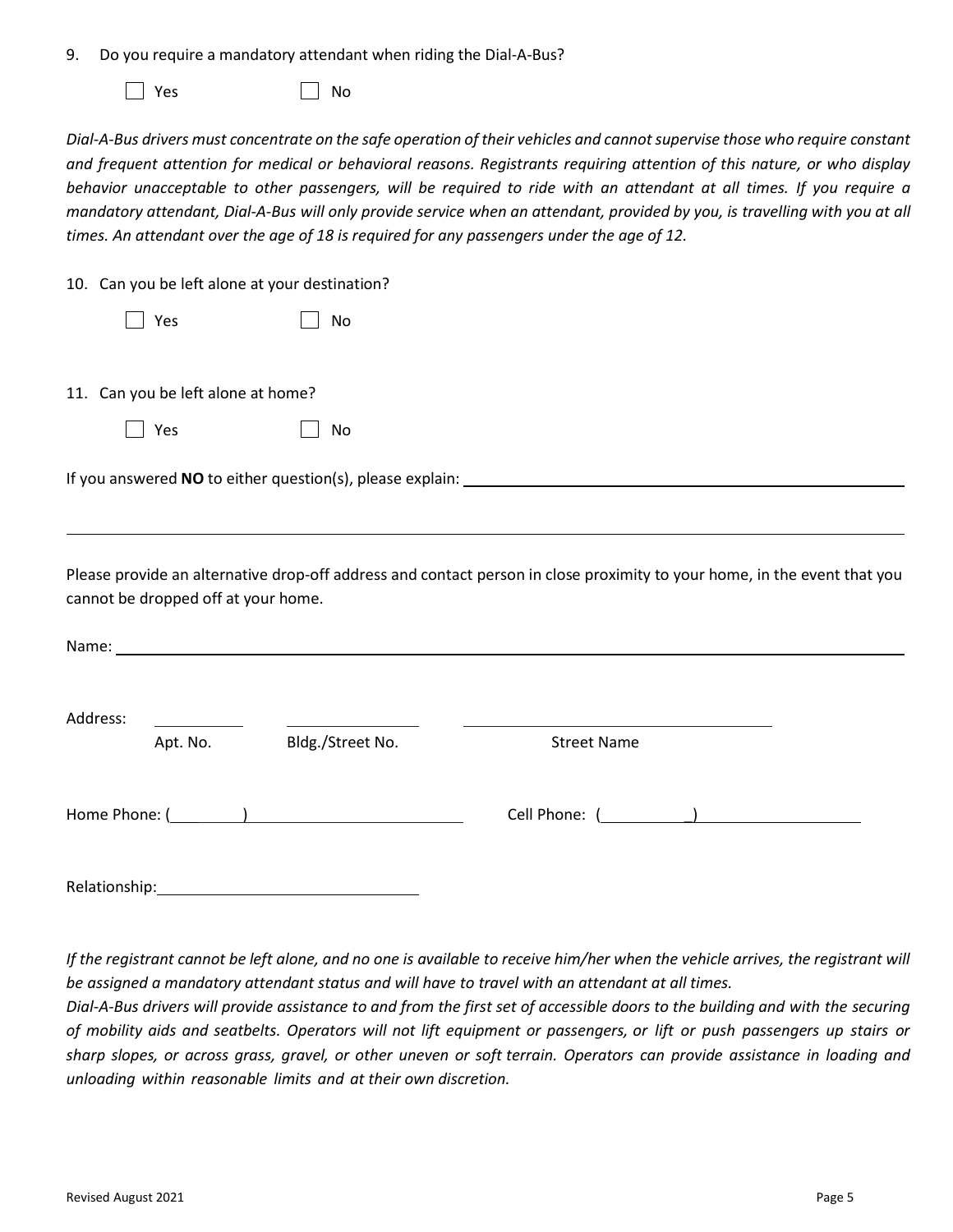I hereby certify that to the best of my knowledge, the information given above is accurate and I authorize the health care professional named in Part B to provide information to Whitecourt Transit Dial-A-Bus. If Whitecourt Transit Dial-A-Bus receives new information regarding a change in my functional ability, my eligibility status may be reviewed and changed.

|                                                                                                                                                                                                                                | <b>YYYY</b>              | <b>MM</b> | <b>DD</b> |
|--------------------------------------------------------------------------------------------------------------------------------------------------------------------------------------------------------------------------------|--------------------------|-----------|-----------|
| If you are not the applicant, but have completed this application on the applicant's behalf, you must provide the<br>following information:                                                                                    |                          |           |           |
|                                                                                                                                                                                                                                |                          |           |           |
| Address:<br><u> 1990 - John Harry Harry Harry Harry Harry Harry Harry Harry Harry Harry Harry Harry Harry Harry Harry Harry</u><br>Bldg./Street No.<br>Apt. No.                                                                | <b>Street Name</b>       |           |           |
|                                                                                                                                                                                                                                |                          |           |           |
| Relationship to Applicant: Note and the set of the set of the set of the set of the set of the set of the set of the set of the set of the set of the set of the set of the set of the set of the set of the set of the set of |                          |           |           |
| I certify to the best of my knowledge the information given above is accurate.                                                                                                                                                 |                          |           |           |
|                                                                                                                                                                                                                                | Date: $\sqrt{ }$<br>YYYY | <b>MM</b> | <b>DD</b> |

# **WHEN YOU HAVE COMPLETED PART A, TAKE PARTS A AND B TO YOUR PHYSICIAN**

When both parts are completed, **drop off the forms at the Allan & Jean Millar Centre** at 58 Sunset Boulevard, Whitecourt, or mail to Town of Whitecourt, Box 509, Whitecourt AB T7S 1N6.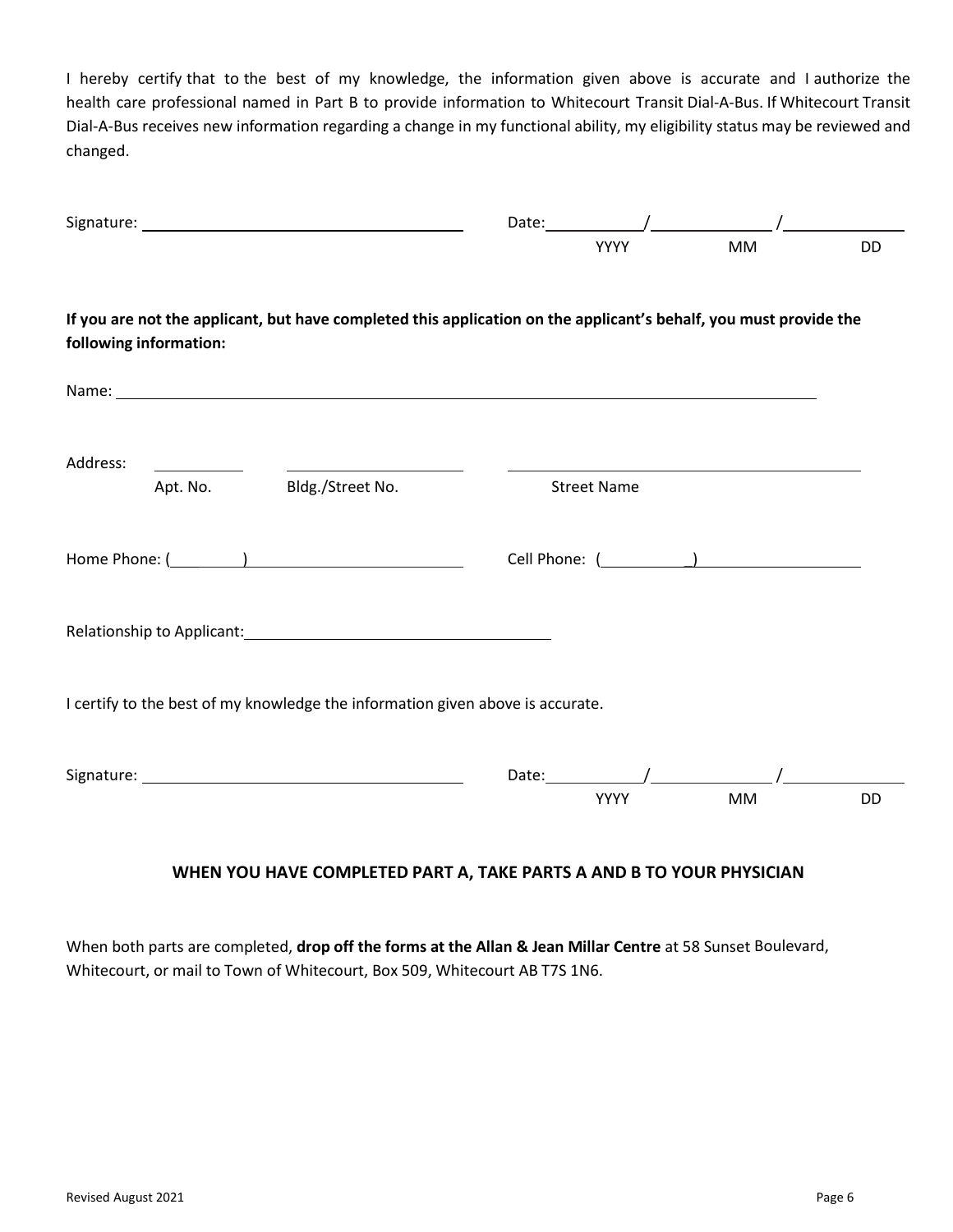# **Part B: DIAL-A-BUS PROGRAM MEDICAL CONFIRMATION To be completed by the Physician and returned to the Applicant - PLEASE PRINT CLEARLY**

Dial-A-Bus is a section of Whitecourt Transit that provides specialized, accessible, to-the-door transit services for individuals with physical or cognitive impairments who are unable to make use of regular fixed-route Whitecourt Transit services.

In order to ensure that Dial-A-Bus resources are properly and effectively dedicated to the individuals it is intended to serve, it is necessary that applicants are carefully assessed to ensure that they are not able to utilize regular fixed-route transit. Our current Public Transit buses are zero entry buses and accommodate wheelchairs.

#### **DIAL-A-BUS SERVICE IS ONLY FOR THOSE INDIVIDUALS THAT CANNOT RIDE PUBLIC TRANSIT.**

For assistance or questions regarding eligibility, please contact the Town of Whitecourt at 780-778-6300.

*Any charges for completing this form or for obtaining additional information are the responsibility of the applicant. Completion of this assessment does not guarantee eligibility.*

**Please be certain to base your evaluation solely upon the applicant's ability to use regular fully-accessible fixed-route transit.**

Applicant's Name:

| Last                                                      | First | Middle |  |  |  |
|-----------------------------------------------------------|-------|--------|--|--|--|
| I have read Part A in its entirety.<br>1.                 |       |        |  |  |  |
| Yes                                                       | No    |        |  |  |  |
|                                                           |       |        |  |  |  |
| I agree with the information provided in Part A.<br>2.    |       |        |  |  |  |
| Yes                                                       | No    |        |  |  |  |
|                                                           |       |        |  |  |  |
| If you answered NO to either question(s), please explain: |       |        |  |  |  |
|                                                           |       |        |  |  |  |
|                                                           |       |        |  |  |  |
|                                                           |       |        |  |  |  |
|                                                           |       |        |  |  |  |
|                                                           |       |        |  |  |  |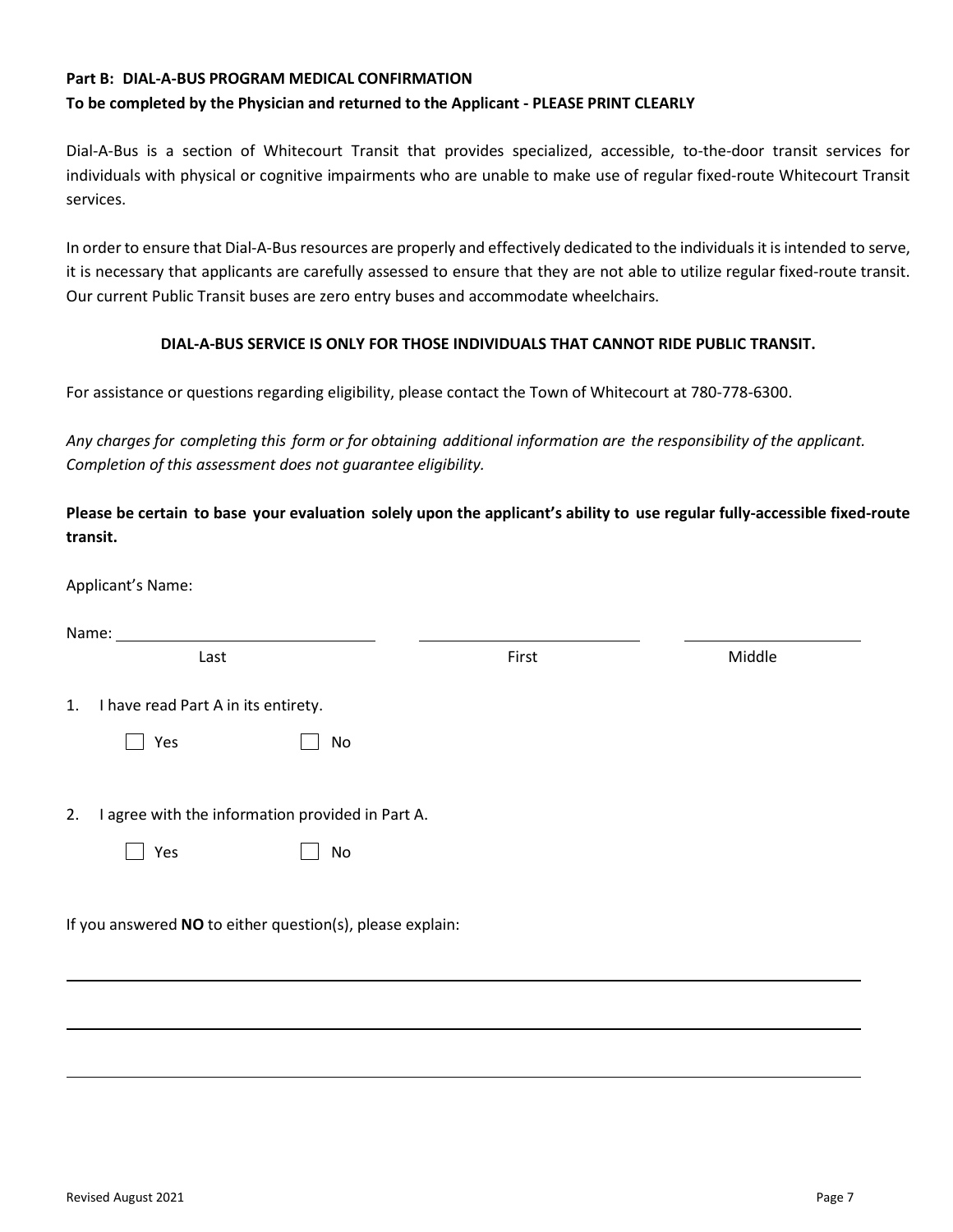3. What is the health condition(s) or disability that prevents the applicant from using the regular transit system?

| 4. | Severity of disability/limitations:<br>Mild                                                                                                                                                                                                                                                                                                                                                                                                                                                                        | Moderate                                                                                           | Severe      |           | Profound  |  |
|----|--------------------------------------------------------------------------------------------------------------------------------------------------------------------------------------------------------------------------------------------------------------------------------------------------------------------------------------------------------------------------------------------------------------------------------------------------------------------------------------------------------------------|----------------------------------------------------------------------------------------------------|-------------|-----------|-----------|--|
|    |                                                                                                                                                                                                                                                                                                                                                                                                                                                                                                                    |                                                                                                    |             |           |           |  |
| 5. | Expected duration of disability:                                                                                                                                                                                                                                                                                                                                                                                                                                                                                   |                                                                                                    |             |           |           |  |
|    |                                                                                                                                                                                                                                                                                                                                                                                                                                                                                                                    |                                                                                                    |             |           |           |  |
|    |                                                                                                                                                                                                                                                                                                                                                                                                                                                                                                                    |                                                                                                    | <b>YYYY</b> | <b>MM</b> | <b>DD</b> |  |
|    |                                                                                                                                                                                                                                                                                                                                                                                                                                                                                                                    | Permanent - No expectation of improvement                                                          |             |           |           |  |
|    |                                                                                                                                                                                                                                                                                                                                                                                                                                                                                                                    | Seasonal - Use of regular transit impacted by winter ice and snow conditions (Approx. Oct. - Apr.) |             |           |           |  |
| 6. | Does the applicant require an attendant when riding the Dial-A-Bus?                                                                                                                                                                                                                                                                                                                                                                                                                                                |                                                                                                    |             |           |           |  |
|    | Yes                                                                                                                                                                                                                                                                                                                                                                                                                                                                                                                | No                                                                                                 |             |           |           |  |
|    | Dial-A-Bus drivers must concentrate on the safe operation of their vehicles and cannot supervise those who require constant<br>and frequent attention for medical or behavioral reasons. Registrants requiring attention of this nature, or who display<br>behavior unacceptable to other passengers, will be required to ride with an attendant at all times. If the applicant requires<br>a mandatory attendant, Dial-A-Bus will only provide service when an attendant travels with the applicant at all times. |                                                                                                    |             |           |           |  |
| 7. | Can the applicant be left alone at his/her destination?                                                                                                                                                                                                                                                                                                                                                                                                                                                            |                                                                                                    |             |           |           |  |
|    | Yes                                                                                                                                                                                                                                                                                                                                                                                                                                                                                                                | No                                                                                                 |             |           |           |  |

8. Can the applicant be left alone at home?

| $\vert$ Yes | $\Box$ No |
|-------------|-----------|
|             |           |